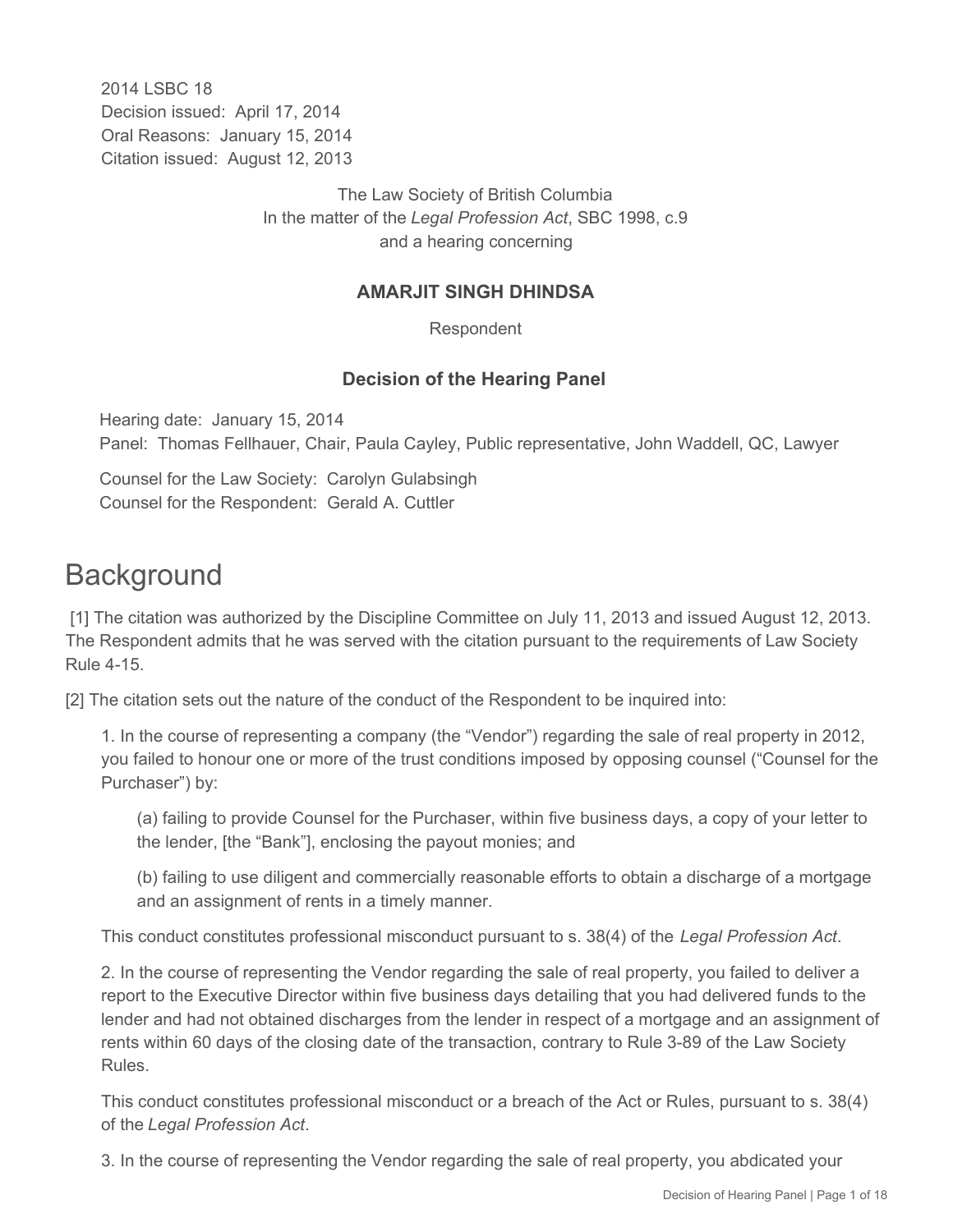professional responsibility by some or all of the following:

- (a) failing to maintain responsibility for the conduct of the file;
- (b) improperly delegating tasks to your staff;
- (c) failing to adequately supervise your staff.

This conduct constitutes professional misconduct, pursuant to s. 38(4) of the *Legal Profession Act*.

[3] This citation came before this Panel as a conditional admission of a disciplinary violation and consent to a specific disciplinary action pursuant to Rule 4-22 of the Law Society Rules. By a letter dated December 12, 2013 to the Chair of the Discipline Committee, the Respondent admitted that he had professionally misconducted himself by committing the disciplinary violations set out in allegations 1 and 3 of the citation and also admitted that he had breached the Law Society Rules by committing the violation set out in allegation 2 of the citation. The Respondent consented to the following disciplinary action:

- (a) a fine in the amount of \$5,000;
- (b) costs in the amount of \$2,500; and

(c) payment of the total of the fine and the costs in the aggregate amount of \$7,500 to be in 15 equal instalments of \$500 each, commencing February 28, 2014 and payable on or before the last day of each month thereafter.

[4] On December 18, 2013, the Discipline Committee considered and accepted this proposal. Pursuant to Rule 4-22(4), discipline counsel is instructed to recommend the acceptance of the proposal to this Hearing Panel.

# **Facts**

[5] An Agreed Statement of Facts was filed in these proceedings. The Agreed Statement of Facts is quite lengthy but important to understand the details of the way in which the sale of the Property transpired and of what the Respondent undertook to do and failed to do, and the manner in which the Respondent failed to oversee his staff. Not every breach of an undertaking constitutes professional misconduct, and not every instance of failing to maintain responsibility for the conduct of the file, improperly delegating tasks to staff and failing to adequately supervise staff constitutes professional misconduct. Therefore, it is important for the chronology of events to be understood and the details of the Respondent's involvement in this transaction to be considered in detail as this was the basis of our decision.

[6] In light of the foregoing and our sealing order (paragraphs [25] to [32] of this decision), we have summarized the relevant portions of the Agreed Statement of Facts (with confidential information removed) as follows:

1. On or about February 2, 2012, Mr. Dhindsa was retained to act for the Vendor, which had entered into a contract for Purchase and Sale dated October 28, 2011 to sell real property (the "Property") to another company (the "Purchaser").

2. Mr. Dhindsa assigned primary responsibility for this transaction to a legal assistant he employs to act as a real estate conveyancer (Mr. Dhindsa's "Employee"). By February 2012, Mr. Dhindsa's Employee had approximately 15 years' experience working in law firms as a real estate conveyancer.

3. In February of 2012, Mr. Dhindsa's practice in conveyancing matters included the insertion of a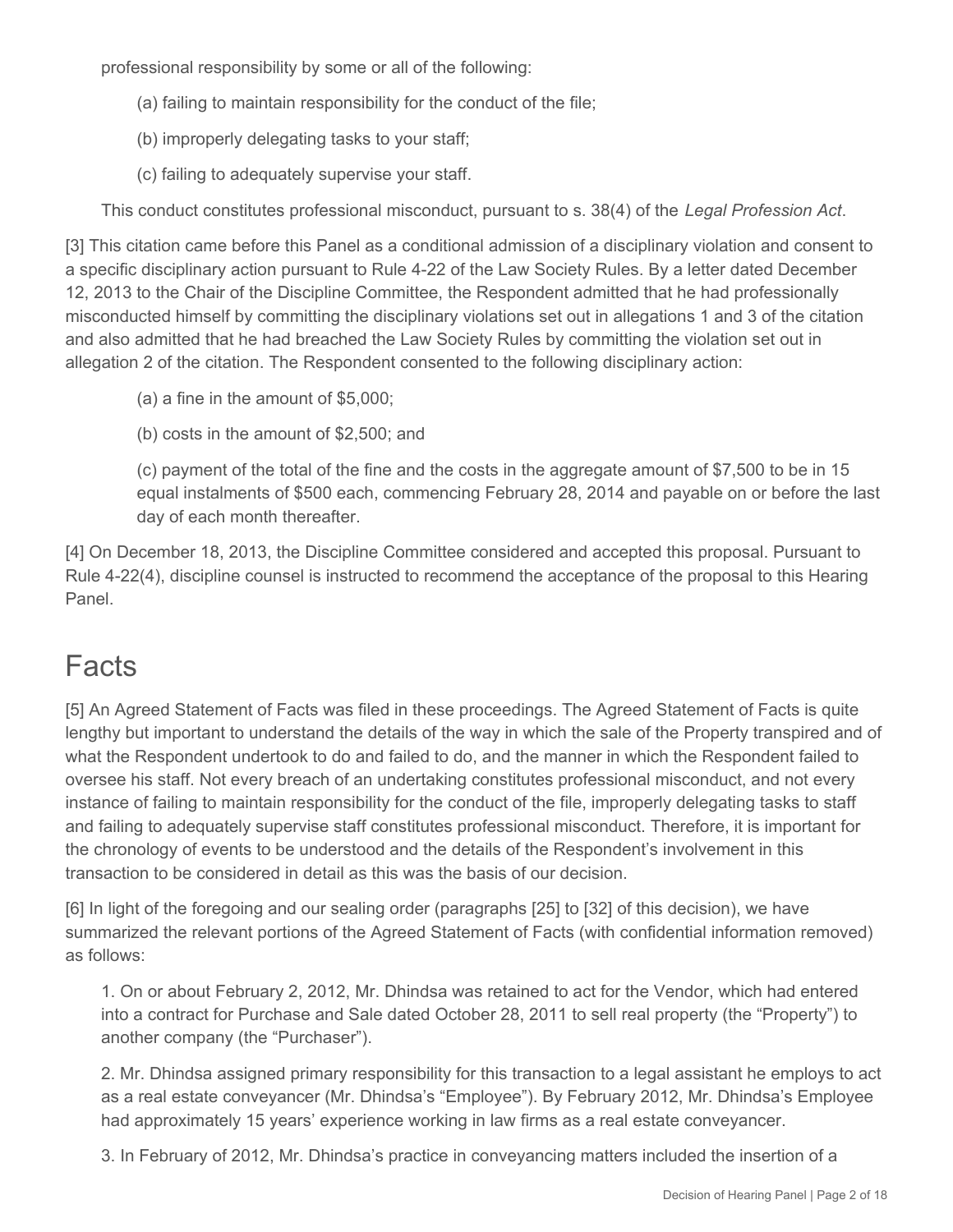"Checklist" in each client file, in a form approved by the Law Society. It was not Mr. Dhindsa's practice to review the Checklist on each file to ensure the steps listed in the Checklist had in fact been completed.

4. Prior to the time Mr. Dhindsa's conveyancing file was opened, he had instructed his conveyancing staff, including his Employee:

(a) on the importance of diarizing and following up in order to fulfill the undertakings;

(b) to follow up and obtain discharges on a timely basis;

(c) to use the Checklist in order to follow up to ensure that the proper steps required in conveyancing matters were followed and to diarize the completion of such steps, including obtaining discharges;

(d) to bring any issues or problems that arose in connection with conveyancing matters to his attention in a timely manner.

5. While Mr. Dhindsa provided these instructions to his conveyancing staff, he did not review or audit files prior to closing of the file to ensure his instructions were followed.

6. By letter dated February 10, 2012, Counsel for the Purchaser set out the undertakings upon which he would send the net sale proceeds to Mr. Dhindsa in trust. These undertakings included:

(a) a requirement that Mr. Dhindsa pay to the Bank the amount legally required to pay out and discharge the mortgages ("Mortgage No. 1" and "Mortgage No. 2") and assignments of rent ("Assignment of Rent No. 1" and "Assignment of Rent No. 2") and two PPSA Security Base Registrations (collectively, the "Security");

(b) a requirement that Mr. Dhindsa would:

Provide to Counsel for the Purchaser within five business days of the completion date, copies of the following:

i. Mr. Dhindsa's letter providing the Lenders with the payout monies;

ii. The payout statement received by Mr. Dhindsa from the Lenders;

iii. Mr. Dhindsa's cheque paying the monies owing to the Lenders as per the above payout statement; and

iv. Evidence of delivery or receipt of the payout cheque to the Lenders place of business.

(the "Five-Day Report")

(c) a requirement that Mr. Dhindsa would:

use diligent and commercially reasonable efforts to obtain the Discharges in a timely manner and upon Mr. Dhindsa's receipt of the Discharges, attend to the registration of same at the Land Title Office and provide us with registration particulars in due course.

(d) a requirement that Mr. Dhindsa would:

release the two PPSA Security Agreements Base Registration numbers, secured party, the Bank, and provide confirmation in due course.

7. Mr. Dhindsa reviewed the file with respect to this transaction, including Counsel for the Purchaser's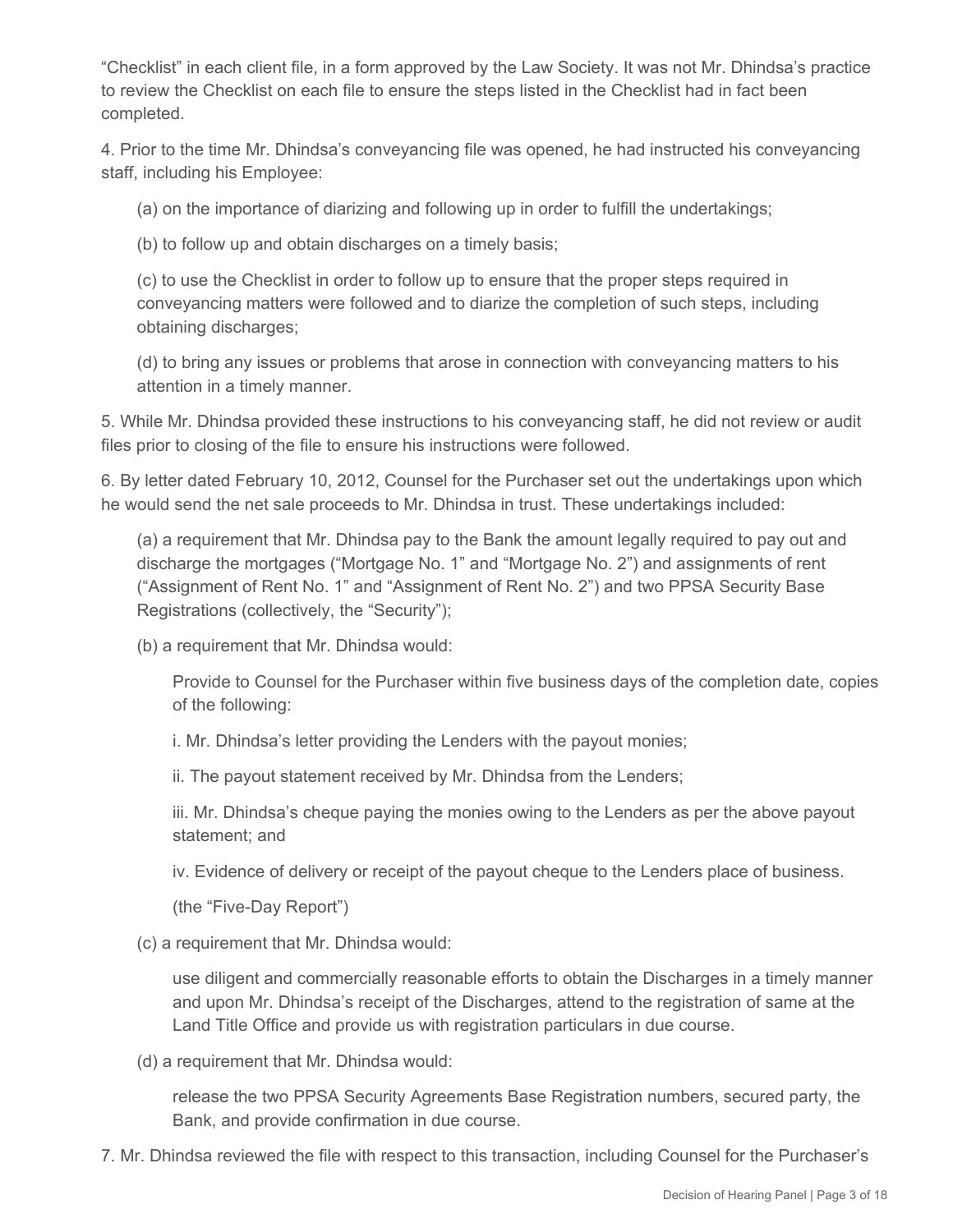letter dated February 10, 2012, prior to and during the time of a meeting with his client on February 24, 2012. He did not see any unusual or problematic aspects of the transaction. After that time, Mr. Dhindsa did not review the file again until he learned of the complaint to the Law Society in August of 2012.

8. At the conclusion of a meeting with his client on February 24, 2012, Mr. Dhindsa initialed the "Checklist" that was in the file next to the lines "Review Contract of Purchase and Sale", "Review Title Search", and "Lawyer to review undertaking letter from other side".

9. In anticipation of the transaction completing, by letter written under the name of Mr. Dhindsa on February 24, 2012 (incorrectly dated February 27, 2012), Mr. Dhindsa advised the Vendor that the transaction completed on February 29, 2012; that funds were received and disbursed in accordance with the Order to Pay; and that a trust cheque payable in the sum of "\$\_\_\_" was enclosed. This letter was not completed or sent to the Vendor until March 2, 2012, at which time it was completed by Mr. Dhindsa's Employee to indicate that "\$0" was payable to the Vendor because all the proceeds of sale had to be used to pay out the Bank.

10. On February 29, 2012, Mr. Dhindsa's Employee provided Counsel for the Purchaser with conveyance documents executed by the Vendor under a cover letter dated February 27, 2012 written under the name of the Respondent. In Mr. Dhindsa's cover letter, he agreed that the documents were provided to Counsel for the Purchaser on the undertakings set forth in Counsel for the Purchaser's letter of February 10, 2012.

11. The Contract of Purchase and Sale did not complete on February 29, 2012. By agreement, it completed the next day, on March 1, 2012.

12. On March 1, 2012, Counsel for the Purchaser emailed a letter, addressed to "Dhindsa Law Corporation", to the email address for Mr. Dhindsa's Employee. No copy was sent to Mr. Dhindsa's attention. The letter confirmed the deposit of the sale proceeds to Mr. Dhindsa's trust account on undertakings contained in that letter, which were identical to those set out in Counsel for the Purchaser's letter of February 10, 2012.

13. Mr. Dhindsa did not receive Counsel for the Purchaser's March 1, 2012 letter, and he did not review the letter until after the complaint to the Law Society.

14. Mr. Dhindsa did not provide any specific instructions to his staff, including his Employee, with respect to the undertakings set out in Counsel for the Purchaser's February 10, 2012 letter. Mr. Dhindsa took no specific steps, beyond his general office instructions set out at paragraph 4, to ensure that the undertakings imposed by Counsel for the Purchaser were performed.

15. On March 2, 2012, Mr. Dhindsa's office wrote to the Bank and enclosed Mr. Dhindsa's trust cheque dated March 2, 2012 in the amount required to pay out the Security. Mr. Dhindsa's letter was sent on March 2, 2012, after the Vendor brought in additional funds, when Mr. Dhindsa had sufficient funds in trust to pay out and discharge the Security.

16. The March 2, 2012 letter had two errors as follows:

(a) the letter was inadvertently dated March 1, 2012, and

(b) referred to only one of the mortgages and one of the assignments of rents (Mortgage No. 1 and Assignment of Rents No. 1) and not the rest of the Security (Mortgage No. 2, Assignment of Rents No. 2, and the two PPSA Security Base Registrations).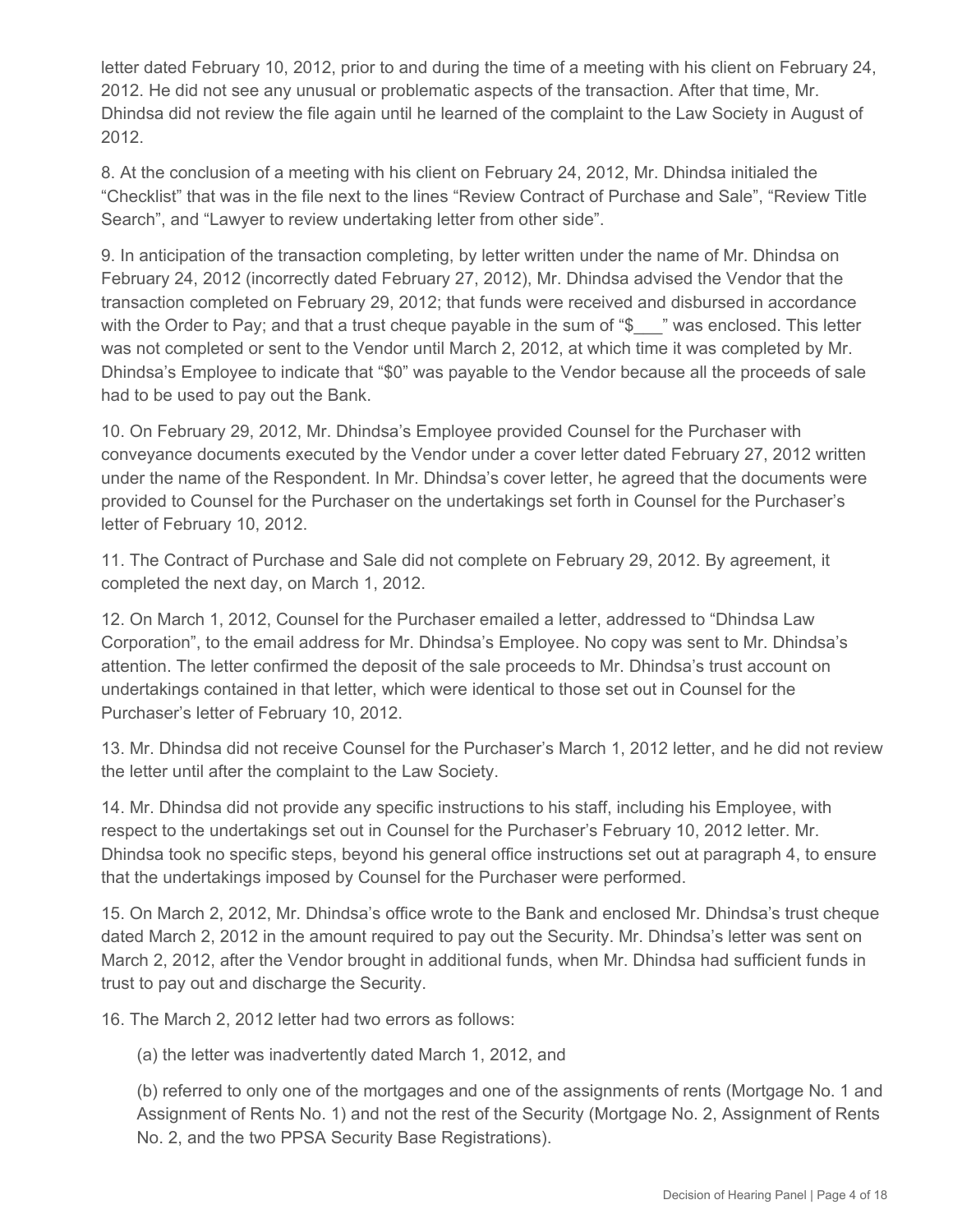17. Mr. Dhindsa did not review this letter before it was sent.

18. The trust cheque contained sufficient funds to obtain a discharge of all of the Security. The Bank received this letter and the full amount required to discharge the Security on March 2, 2012. On March 13, 2012, the Bank released the two PPSA Security Base Registrations. However, the Bank did not provide confirmation of these discharges to Mr. Dhindsa's office until August 14, 2012.

19. On March 15, 2012, the Bank signed the discharge of Mortgage No. 2 and Assignment of Rents No. 2. Mr. Dhindsa's office received the discharge particulars for Mortgage No. 2 and Assignment of Rents No. 2 from the Bank on March 23, 2012 and registered those discharges on April 3, 2012.

20. After registering the discharges in paragraph 19, neither Mr. Dhindsa nor anyone at his office took any steps to provide Counsel for the Purchaser's office with the discharge particulars for the remaining Security until after further communication from Counsel for the Purchaser's office.

21. Mr. Dhindsa did not review the file or the Checklist to ensure the conveyance had completed and that all obligations were performed. Mr. Dhindsa says he honestly but mistakenly believed and expected that his Employee would have, in the usual course of her duties, taken timely and appropriate steps to do so and would have brought a matter such as this to his attention. He took no independent steps to confirm this belief.

22. On May 31, 2012, Counsel for the Purchaser's assistant emailed Mr. Dhindsa's Employee and requested discharge particulars from Mortgage No. 2 and Assignment of Rents No. 2. This email was not copied to Mr. Dhindsa, and his Employee did not bring this email to his attention.

23. On June 1, 2012, Mr. Dhindsa's Employee provided Counsel for the Purchaser's office with the discharge particulars for Mortgage No. 2 and Assignment of Rents No. 2. This was the first time that discharge particulars for Mortgage No. 2 and Assignment of Rents No. 2 were provided by Mr. Dhindsa's office to Counsel for the Purchaser's office. Mr. Dhindsa's Employee did not previously provide these discharges to Counsel for the Purchaser's office because she decided, without consulting Mr. Dhindsa, to wait for all of the discharges to be received before doing so, and she did not advise Mr. Dhindsa of that.

24. On June 1, 2012, Counsel for the Purchaser's assistant advised Mr. Dhindsa's Employee that discharge particulars for Mortgage No. 1 and Assignment of Rents No. 1 remained outstanding. Mr. Dhindsa's Employee and Counsel for the Purchaser's assistant then spoke and Counsel for the Purchaser's assistant made notes of their conversation indicating that Mr. Dhindsa's office was still waiting for discharges of Mortgage No. 1 and Assignment of Rents No. 1 and the PPSA Releases. Mr. Dhindsa's Employee did not bring this matter to his attention. Nor did she follow up and make inquiries of the Bank.

25. On June 27, 2012, Counsel for the Purchaser requested that his assistant contact Mr. Dhindsa's Employee to follow up with respect to the outstanding discharges. Counsel for the Purchaser did not contact Mr. Dhindsa directly.

26. Counsel for the Purchaser's assistant then called Mr. Dhindsa's Employee. The Employee advised her that she could not find the file but would investigate further. The Employee did not take any steps to investigate this matter any further and did not bring this inquiry or the status of the matter to Mr. Dhindsa's attention.

27. On July 4, 2012, Counsel for the Purchaser reported Mr. Dhindsa to the Law Society (the "Complaint").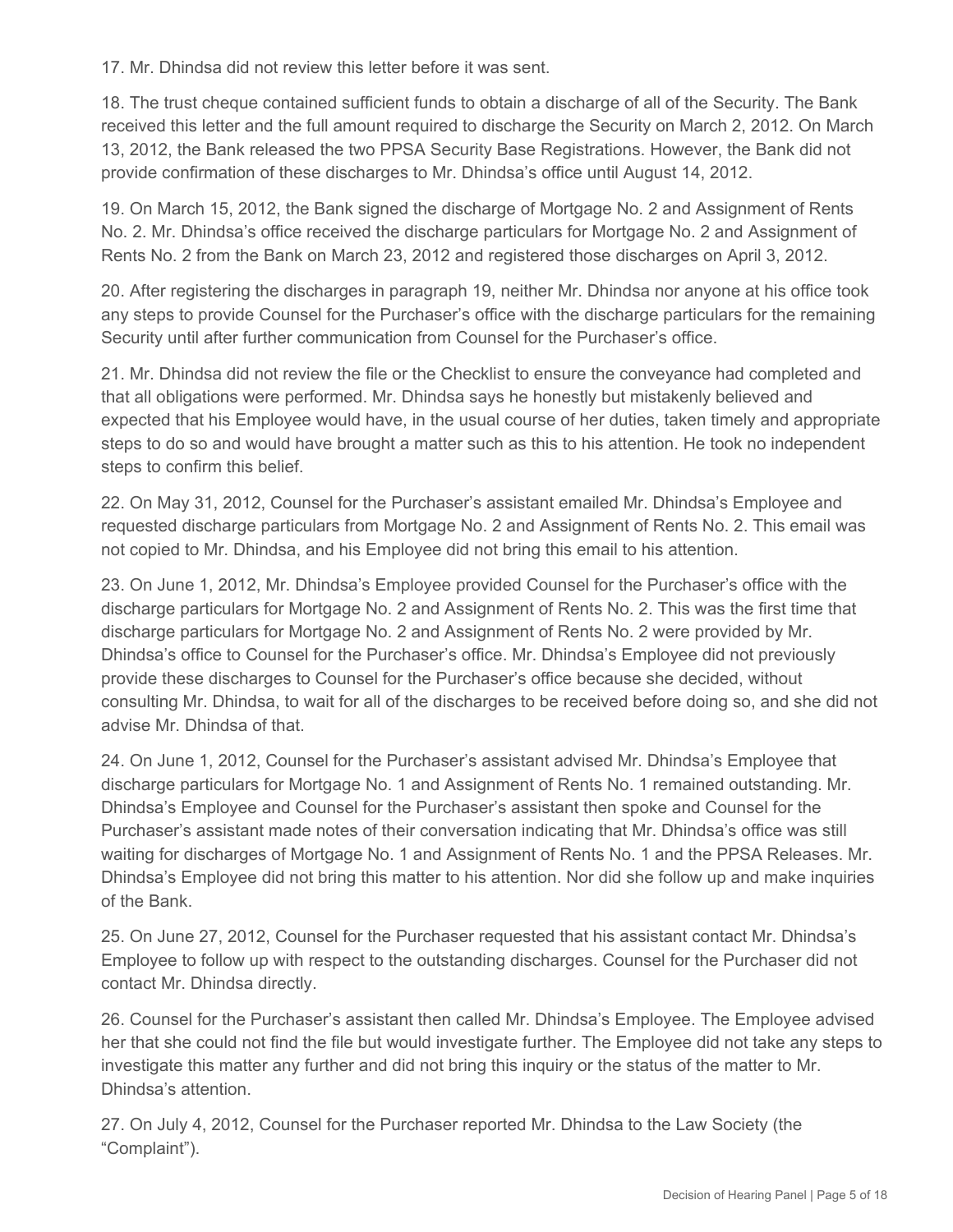28. Mr. Dhindsa was advised of the Complaint by the Law Society on August 9, 2012 via email that day. Prior to this date, Mr. Dhindsa was unaware of the subject matter of the Complaint because he had not reviewed the file since February of 2012 and he had not discussed the status of the undertakings with his Employee, and his Employee did not tell him about the communications received from Counsel for the Purchaser's office.

29. Upon learning of it, Mr. Dhindsa immediately investigated and instructed his Employee to ensure that discharges of Mortgage No. 1, Assignment of Rents No. 1, and the two PPSA Security Base Registrations were obtained and provided to Counsel for the Purchaser's office as soon as possible.

30. On August 13, 2012, Mr. Dhindsa's office (by email and mail) contacted the Bank and explained the discharge particulars for Mortgage No. 1 and Assignment of Rents No. 1 remained outstanding. The Bank mistakenly advised that those discharge particulars had been sent to Mr. Dhindsa's office on August 1, 2012.

31. On August 14, 2012, Mr. Dhindsa's Employee informed the Bank representative that the discharge particulars sent to Mr. Dhindsa's office on August 1, 2012 were duplicates of those already received and again requested particulars for Mortgage No. 1 and Assignment of Rents No. 1.

32. On August 14, 2012, Mr. Dhindsa's office received confirmation of the release of the two PPSA Security Base Registrations from the Bank.

33. On August 17, 2012, Mr. Dhindsa's office received the discharge particulars for Mortgage No. 1 and Assignment of Rents No. 1. Mr. Dhindsa's office registered the discharges that day and provided the registration particulars to Counsel for the Purchaser's office, together with discharge particulars for the release of the two PPSA Security Base Registrations.

34. Prior to the Complaint:

(a) Mr. Dhindsa's office did not have any centralized bring forward system in place. Mr. Dhindsa's Employee wrote important dates on the file and in her desk calendar. This information was not contained in Mr. Dhindsa's calendar;

(b) Mr. Dhindsa's office calendar reflected the number of closings occurring each month but did not contain a record of undertakings, holdbacks or discharges;

(c) Mr. Dhindsa did not have a system to ensure that he would be personally notified in a timely manner for the purpose of complying with Rule 3-89 of the Law Society Rules;

(d) Mr. Dhindsa's Employee had never done any five day reporting letters and his office did not have an adequate bring forward system for such reporting letters;

(e) It was Mr. Dhindsa's Employee's practice to complete the "Checklist" after the transaction concluded, as opposed to an ongoing basis as events occurred during the course of a specific transaction;

(f) Mr. Dhindsa had an incorrect understanding of his Employee's experience in handling real estate transactions, and he says he had an honest but mistaken belief that she was following the instructions he provided to her, as stated in paragraph 21 above;

(g) Mr. Dhindsa relied on his employees to notify him about any problems or delays they encountered regarding obtaining discharges and fulfilling the usual undertakings associated with conveyancing files;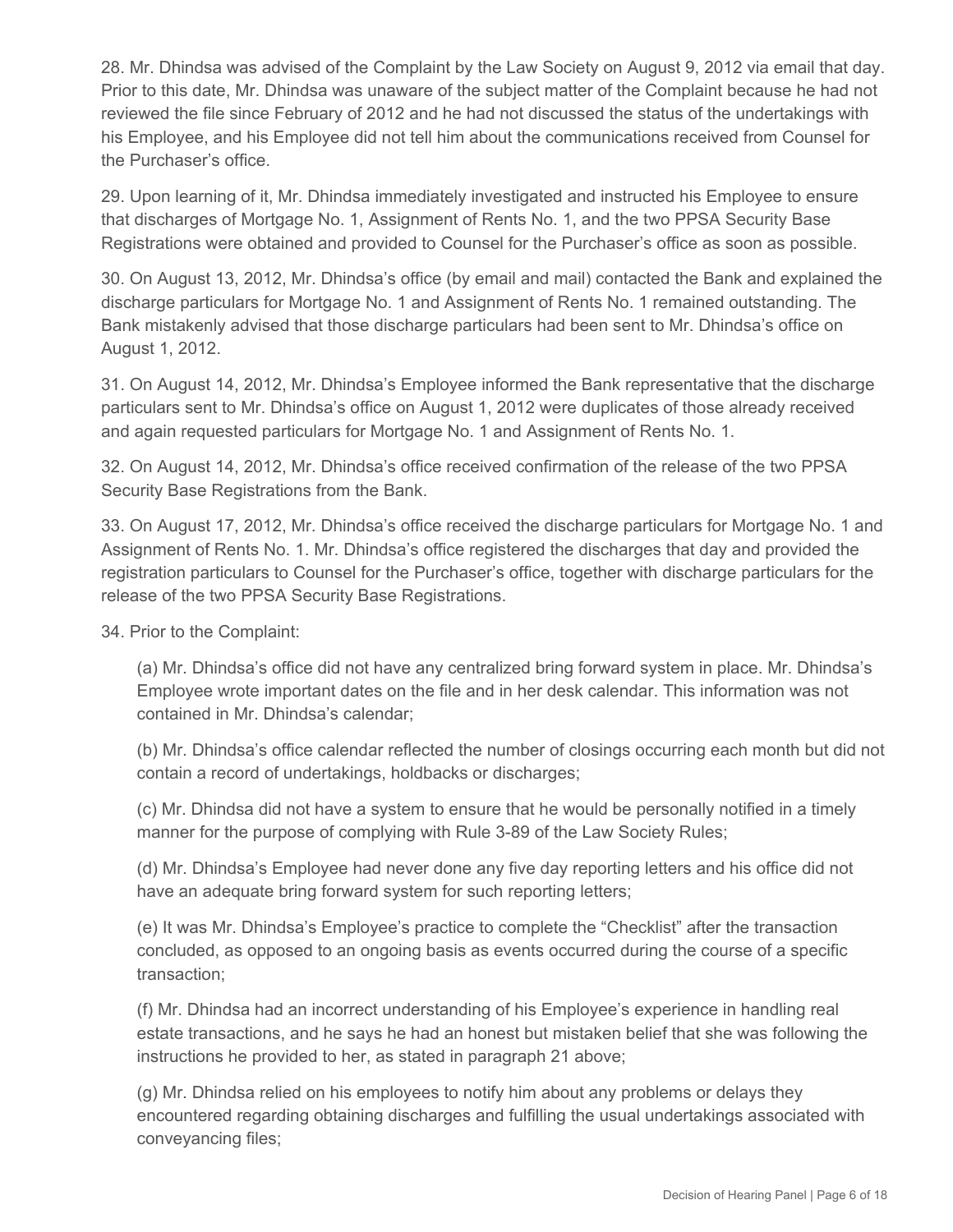(h) Mr. Dhindsa implemented the Checklist system in 2009, as recommended by the Law Society, in an effort to ensure the fulfillment of undertakings related to the discharge of mortgages. However, he did not review the Checklists to ensure that undertakings were fulfilled relating to the discharge of mortgages until the file was closed. Therefore, unless specifically notified by one of his employees, the Checklist system utilized by Mr. Dhindsa provided no means for him to be personally informed when undertakings were not being fulfilled, discharges were not obtained, reporting letters were not completed or 3-89 reports were not completed.

# **RULE 4-22 ADMISSIONS**

[7] Under Rule 4-22, a respondent to a citation may make admissions of disciplinary violations to the Discipline Committee of the Law Society on the condition of a specified outcome. If the Discipline Committee accepts that proposal, discipline counsel is then directed to recommend the proposal to the Hearing Panel. The Hearing Panel may only accept or reject the proposal. In making the decision, the Panel must be satisfied that the admission on the alleged infraction is appropriate and that the proposed disciplinary action is within the range of a fair and reasonable disciplinary action in all of the circumstances.

### **SUBMISSIONS OF THE PARTIES**

[8] Counsel for the Law Society provided its submissions with respect to the test for professional misconduct, breaches of the Law Society Rules, the importance of undertakings, and analysis (the "Law Society Submissions"). Counsel for the Respondent agreed with the Law Society Submissions. Therefore, for convenience, the relevant paragraphs of the Law Society Submissions (paragraphs 9 – 26 of the Law Society Submissions) are repeated below as follows (some minor changes have been made to exclude confidential information in accordance with our sealing order [see paragraphs [25] to [32] of this decision]. Some headings have been added for ease of reference only.)

### **Professional misconduct**

9. Professional misconduct is not defined in the *Legal Profession Act*, the Law Society Rules, the *Professional Conduct Handbook* or the *Code of Professional Conduct for British Columbia*, but has been considered by hearing panels in several cases.

10. The leading case on the test for professional misconduct is *Law Society of BC v. Martin*, 2005 LSBC 16, wherein the hearing panel concluded at paragraph 171 the test is "whether the facts as made out disclose a marked departure from that conduct the Law Society expects of its members; if so, it is professional misconduct."

11. In *Martin*, (supra), the panel also commented at paragraph 154:

The real question to be determined is essentially whether the Respondent's behaviour displays culpability which is grounded in a fundamental degree of fault, that is whether it displays gross culpable neglect of his duties as a lawyer.

12. The Bencher Review decision in *Re: Lawyer 12*, 2011 LSBC 35, is a recent pronouncement concerning the test for professional misconduct. In the Facts and Determination decision of *Re: Lawyer 12*, 2011 LSBC 11, the single Bencher hearing panel had reviewed prior decisions and held at paragraph 14 (in paragraph 7 of the Review decision):

In my view, the pith and substance of these various decisions displays a consistent application of a clear principle. The focus must be on the circumstances of the Respondent's conduct and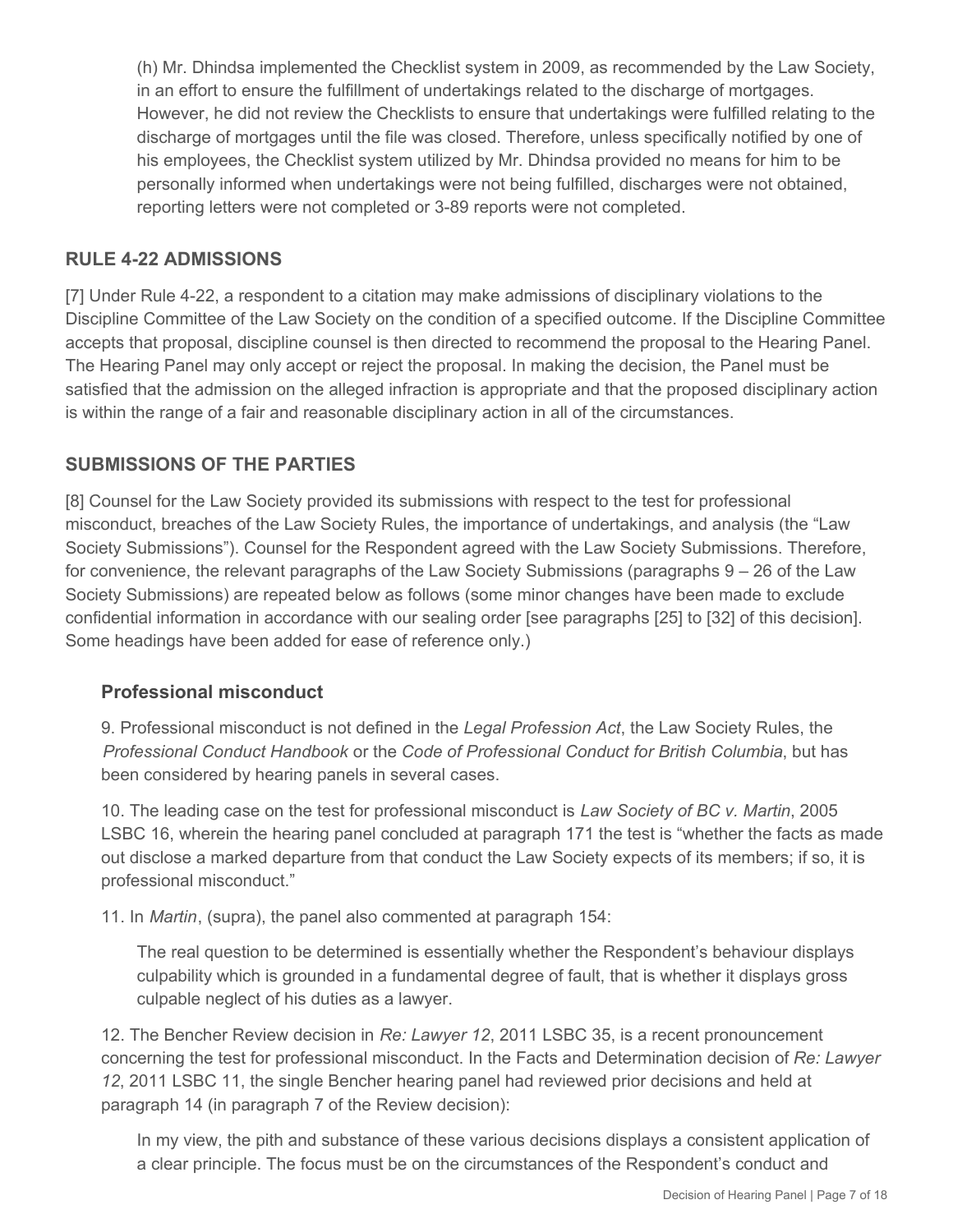whether that conduct falls markedly below the standard expected of its members.

13. Both the majority and the minority of the Bencher Review Panel confirmed the marked departure test set out in *Martin* and adopted the above formulation of that test expressed by the single-Bencher hearing panel: *Re: Lawyer 12*.

14. Recently, the hearing panel in *Law Society of BC v. Gellert*, 2013 LSBC 22, summarized what type of conduct will support a finding of professional misconduct, at paragraph 67:

Conduct falling within the ambit of the "marked departure" test will display culpability that is grounded in a fundamental degree of fault, but intentional malfeasance is not required – gross culpable neglect of a member's duties as a lawyer also satisfies the test ( *Martin*, para 154; *Law Society of BC v. Singh*, 2013 LSBC 76, paragraphs 11-12).

15. Some of the standards expected of lawyers are articulated in the *Professional Conduct Handbook*  and the *Code of Professional Conduct for British Columbia*. At the time of the Respondent's misconduct, the *Professional Conduct Handbook* was in force. Since January 1, 2013, the *Code of Professional Conduct for British Columbia* now provides the articulation of some of the expected standards.

### **Breach of Law Society Rules**

16. In *Law Society of BC v. Lyons*, 2008 LSBC 09, the panel considered the distinction between a breach of the Act or the Rules that constituted a "Rules breach" under s. 38(4)(b)(iii) of the *Legal Profession Act* and one that constituted professional misconduct under s. 38(4)(b)(i). The panel found at paragraphs 32 and 35:

[32] A breach of the Rules does not, in itself, constitute professional misconduct. A breach of the Act or the Rules that constitutes a "Rules breach", rather than professional misconduct, is one where the conduct, while not resulting in any loss to a client or done with any dishonest intent, is not an insignificant breach of the Rules and arises from the respondent paying little attention to the administrative side of practice ( *Law Society of BC v. Smith*, 2004 LSBC 29).

…

[35] In determining whether a particular set of facts constitutes professional misconduct or, alternatively, a breach of the Act or Rules, panels must give weight to a number of factors, including the gravity of the misconduct, its duration, the number of breaches, the presence or absence of mala fides, and the harm caused by the respondent's conduct.

17. In making a finding of professional misconduct rather than a Rules breach, the panel must determine whether the facts, as made out, disclose a marked departure from that conduct the Law Society expects of its members in reference to the five factors articulated in *Lyons*.

# **Undertakings**

18. Because of the importance of undertakings to the profession and its reputation, the expected standard is higher than it may be in other areas of practice. Some of the standards regarding undertakings are articulated in the *Professional Conduct Handbook* and the Law Society Rules, as detailed below.

19. Chapter 11 of the *Professional Conduct Handbook* sets out the obligations of lawyers with respect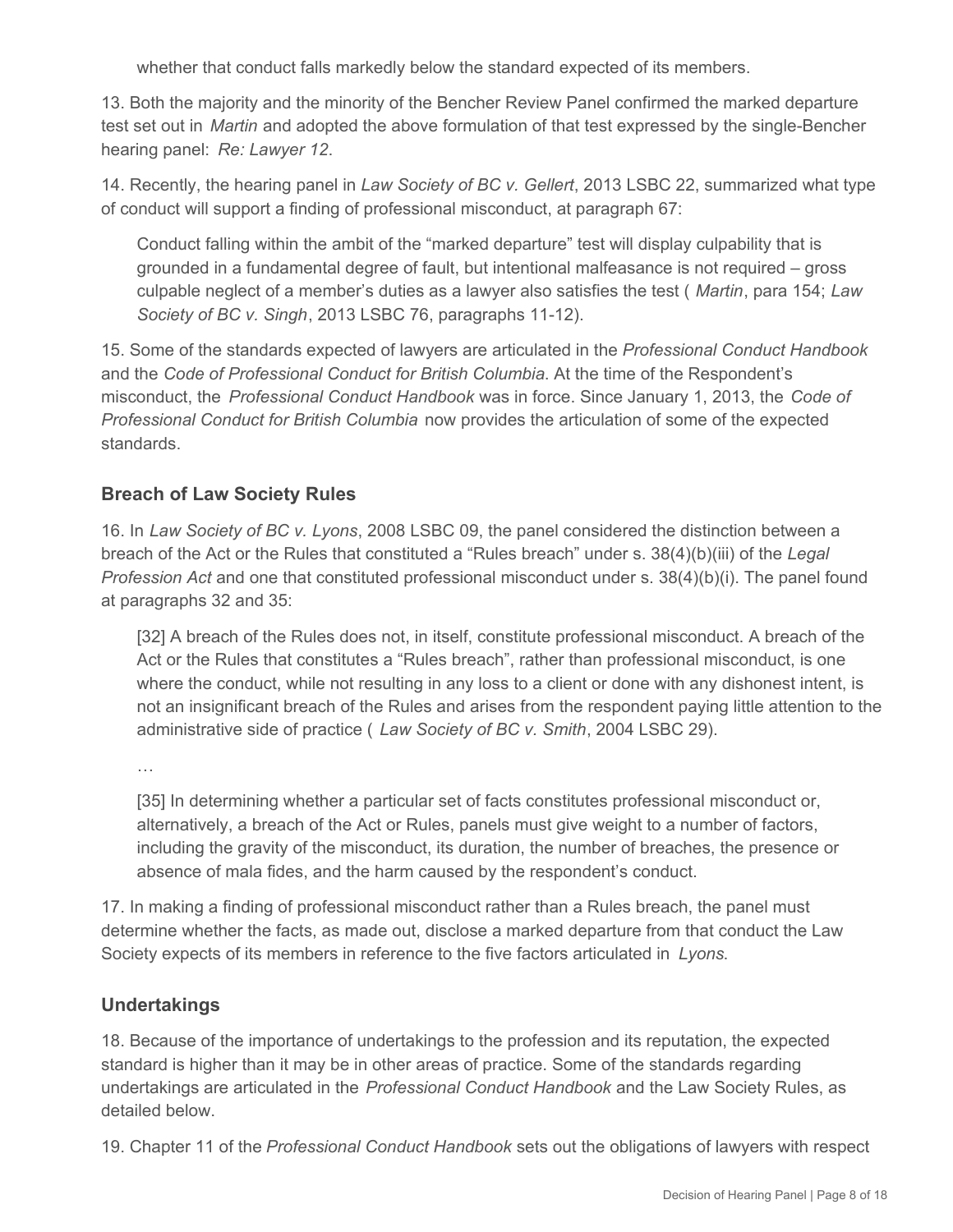to undertakings, and in particular the following obligations in Rule 7 and Rule 7.1:

7 A lawyer must

- (a) not give an undertaking that cannot be fulfilled,
- (b) fulfill every undertaking given, and
- (c) scrupulously honour any trust condition once accepted.
- 7.1 Undertakings and trust conditions should be
	- (a) written, or confirmed in writing, and
	- (b) unambiguous in their terms.

20. Rule 3-89 requires lawyers to report to the Law Society when a discharge of mortgage has not been received from the mortgagee after delivery of funds to discharge the mortgage to the mortgagee or another lawyer. Specifically, Rule 3-89 provides:

3-89 A lawyer must deliver to the Executive Director within 5 business days a report in a form approved by the Executive Committee when

(a) the lawyer delivers funds to

(i) a mortgagee to obtain a registrable discharge of mortgage, or

(ii) another lawyer or a notary on the undertaking of the other lawyer or notary to obtain and register a discharge of mortgage, and

(b) 60 days after the closing date of the transaction giving rise to the delivery of such funds, the lawyer has not received

(i) a registrable discharge of mortgage from the mortgagee, or

(ii) satisfactory evidence of the filing of a registrable discharge of mortgage as a pending application in the appropriate land title office from the other lawyer or notary.

21. The review panel in *Law Society of BC v. Richardson*, 2009 LSBC 7, considered the question of what constitutes an undertaking and concluded, relying on *Witten v. Leung* (1988), 148 DLR (3rd) 418 (Alta. QB); and *Carling Development Inc. v. Aurora River Tower Inc.*, 2005 ABCA 267, that an undertaking may be imposed through the imposition of trust conditions, and undertakings are not restricted to those voluntarily given. At paragraph 23, the review panel stated:

In summary, the combined effect of the written ethical guidelines for lawyers together with the case law is that no distinction can or should be drawn between the effect of an imposed trust condition and a solicitor's undertaking; they are equivalent.

22. The unequivocal expectation (at least since 1995) is that a lawyer will "fulfill every undertaking given", which is an expression by the Benchers of the standard expected of lawyers. There is no exception or limitation in this expectation. The importance of undertakings is further underscored by the requirement in Chapter 11, Rule 7.1 that undertakings be in writing, which is further evidence of their importance and the formality surrounding them.

23. As well, Rule 1(a) of Chapter 13 of the *Professional Conduct Handbook* requires that a lawyer must report to the Law Society another lawyer's breach of undertaking that has not been consented to or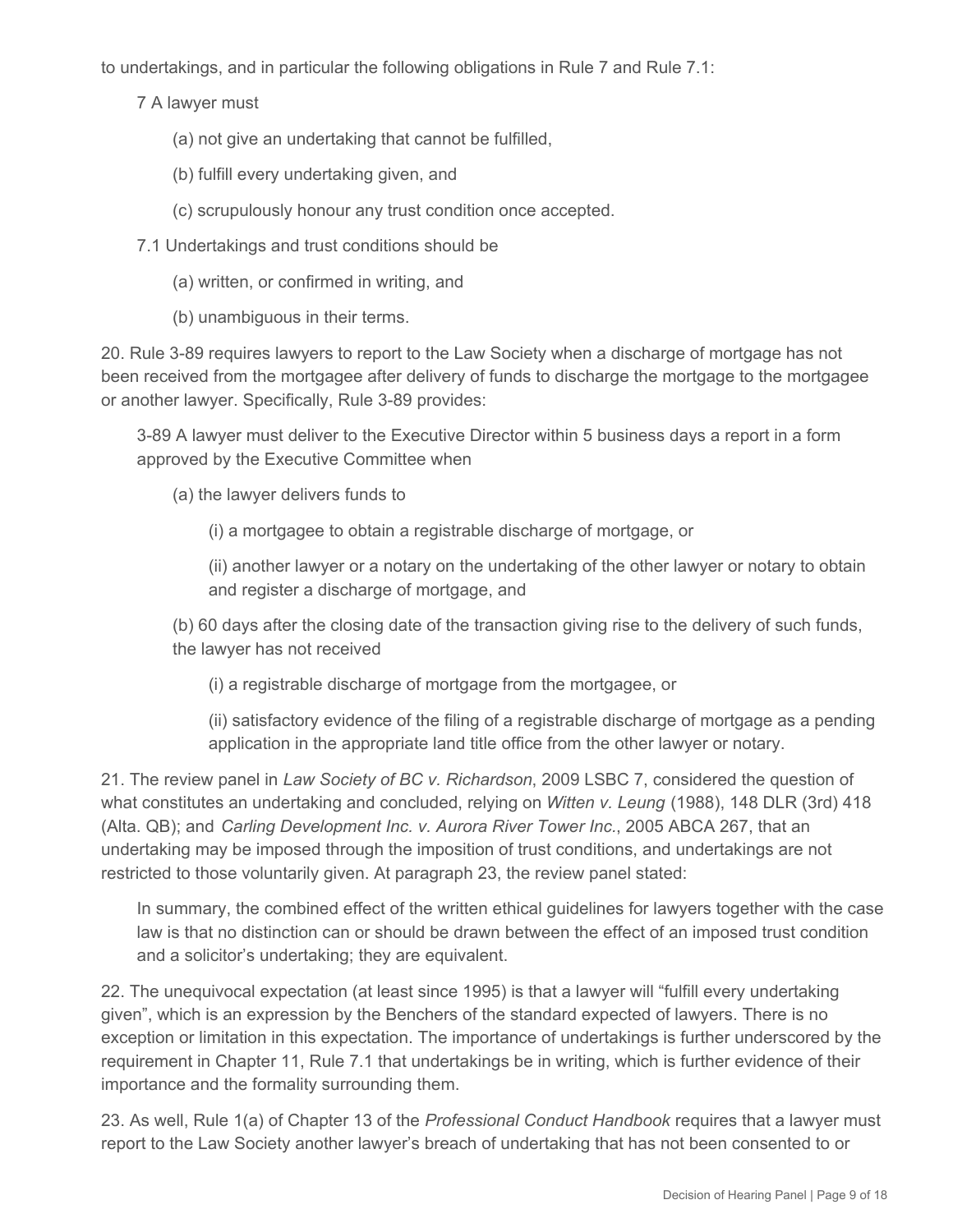waived by the recipient of the undertaking. It is worth noting that the only other two categories of conduct which a lawyer is required to report to the Law Society are shortage of trust funds and "other conduct that raises a substantial question as to the other lawyer's honesty or trustworthiness as a lawyer." The fundamental importance of fulfillment of undertakings is demonstrated by the inclusion of breaches with these other types of conduct.

24. The fundamental importance of undertakings to the profession is well-established. The Court of Appeal commented on this importance in *Law Society of BC v. Heringa*, 2004 BCCA 97, in which it cited with approval the following comments made by the Law Society Hearing Panel:

Undertakings are not a matter of convenience to be fulfilled when the time or circumstances suit the person providing the undertaking; on the contrary, undertakings are the most solemn of promises provided by one lawyer to another and must be accorded the most urgent and diligent attention possible in all of the circumstances.

The trust and confidence vested in lawyer's [sic] undertakings will be eroded in circumstances where a cavalier approach to the fulfillment of undertaking obligations is permitted to endure. *Reliance on undertakings is fundamental to the practice of law and it follows that serious and diligent efforts to meet all undertakings will be an essential ingredient in maintaining the public credibility and trust in lawyers.*

### [Emphasis added]

25. Similarly, in its 2004 decision in *Hammond v. Law Society of BC*, 2004 BCCA 560, the Court made an equally strong statement on the importance of undertakings to the profession:

The heading of Chapter 11 [of the *Professional Conduct Handbook*] might suggest that the Law Society is concerned only with undertakings given by one lawyer to another and not with undertakings given by lawyers to members of the public. Neither counsel suggested that such a restrictive interpretation was warranted. This is not surprising *given the paramount responsibility of the Law Society to the public (s. 3 of the Act) and the primary importance which the Law Society and its members attribute to lawyers' undertakings.* These undertakings are regarded as solemn, if not sacred, promises made by lawyers, not only to one another, but also to members of the public with whom they communicate in the context of legal matters. These undertakings are integral to the practice of law and play a particularly important role in the area of real estate transactions as a means of expediting and simplifying those transactions.

*When a lawyer's undertaking is breached, it reflects not only on the integrity of that member, but also on the integrity of the profession as a whole*. For that reason, the importance of undertakings is also stressed by the Canadian Bar Association in its *Code of Professional Conduct* (Ottawa: C.B.A., 1996) at Chapter 16.

[Emphasis added]

26. Likewise, in *United Mining & Finance Corp. Ltd. V. Becher*, [1910] 2 KB 296, the court wrote:

… those undertakings are given in their capacity as solicitors, and the money is entrusted to them under those undertakings largely because they are solicitors and are deemed therefore, and found to be, especially worthy of trust.

(quoted in *Law Society of BC v. McRoberts*, 2010 LSBC 17, at paragraph 10)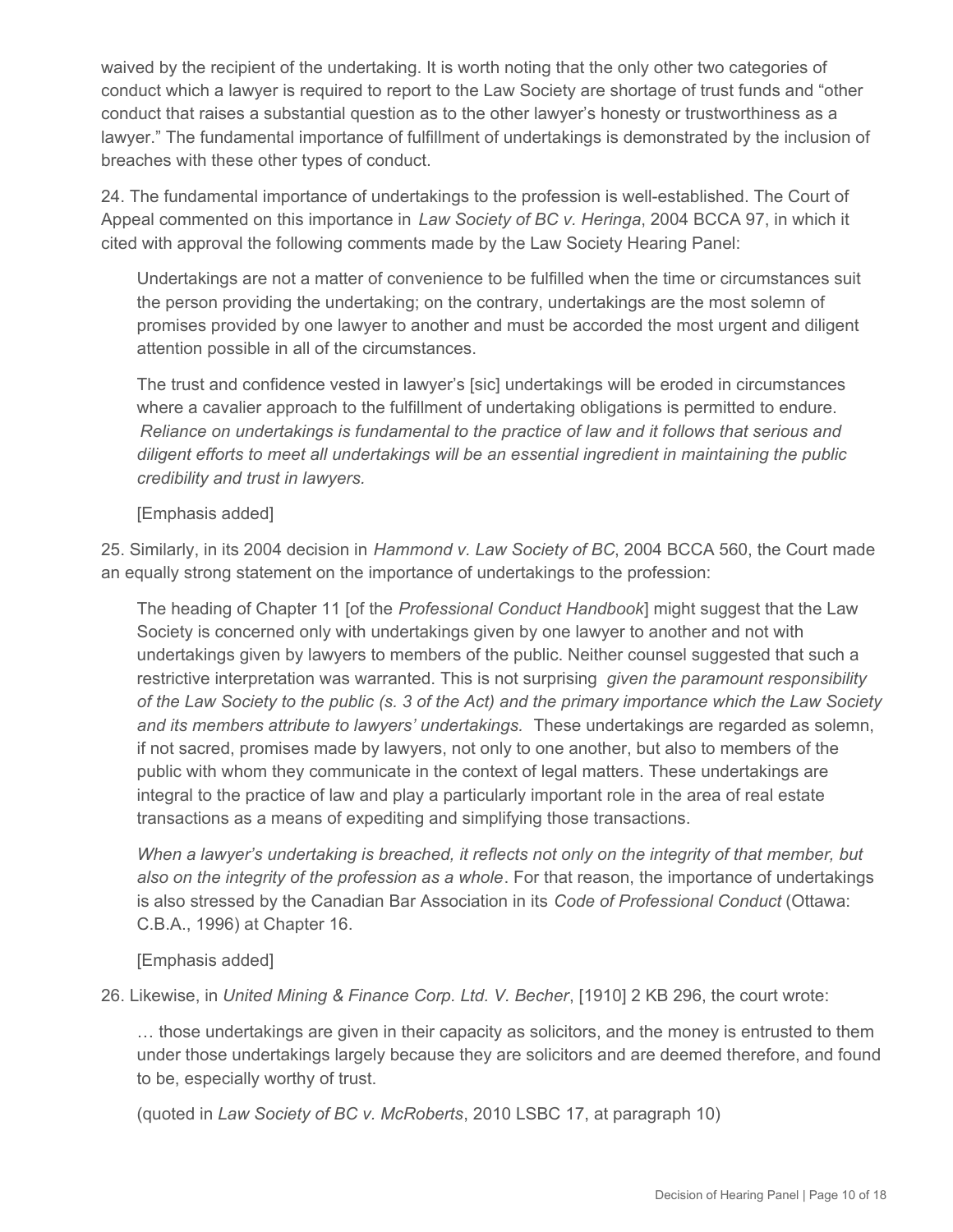# **ANALYSIS**

[9] The Respondent had virtually no oversight over his file. After meeting with his client on February 24, 2012, the Respondent did not review the file again until he learned of the Complaint to the Law Society on August 9, 2012.

[10] Although the Respondent accepted the undertakings requested by Counsel for the Purchaser, the Respondent did not take any steps to actually ensure that those undertakings were complied with. As a consequence, the undertakings were breached.

[11] Up until the Respondent received notification of the Complaint from the Law Society, the Respondent was unaware of the basis for the Complaint because he had not reviewed the file since February of 2012, had not discussed the nature of the undertakings with his staff, and did not follow-up with his staff.

[12] As well, the Respondent did not prepare or send the Five-Day Report, or any report that complied with Rule 3-89.

# **Determination**

[13] The Panel thanks both counsel for their preparation of the Agreed Statement of Facts and the able, thorough and helpful submissions provided.

[14] Based on the foregoing, we find that the allegations contained in the citation have been proven. We accept the Respondent's admission that he has committed professional misconduct on allegations 1 and 3 of the citation and a breach of the Law Society Rules on allegation 2 of the citation.

# Disciplinary Action

[15] Both the Respondent and the Law Society have consented to disciplinary action consisting of a fine of \$5,000. Counsel for the Law Society provided submissions in support of the appropriateness of the proposed disciplinary action. Counsel for the Respondent agreed with those submissions. The relevant paragraphs of the Law Society submissions (paragraphs 39 to 62 of the Law Society submissions) are repeated below as follows (some minor changes have been made to exclude confidential information in accordance with our sealing order [see paragraphs [25] to [32] of this decision].):

# **Submissions regarding Appropriateness of Penalty**

39. Deference should be given to the recommendation of the Discipline Committee to accept the proposal if the proposed disciplinary action is within the range of a "fair and reasonable disciplinary action in all of the circumstances." As stated in *Law Society of BC v. Rai*, 2011 LSBC 2, at paragraphs 6 through 8:

6. This proceeding operates (in part) under Rule 4-22 of the Law Society Rules. That provision allows for the Discipline Committee of the Law Society and the Respondent to agree that professional misconduct took place and agree to a specific disciplinary action, including costs. This provision is to facilitate settlements, by providing a degree of certainty. However, the conditional admission provisions have a safeguard. The proposed admission and disciplinary action do not take effect until they are "accepted" by a hearing panel.

7. This provision exists to protect the public. The Panel must be satisfied that the proposed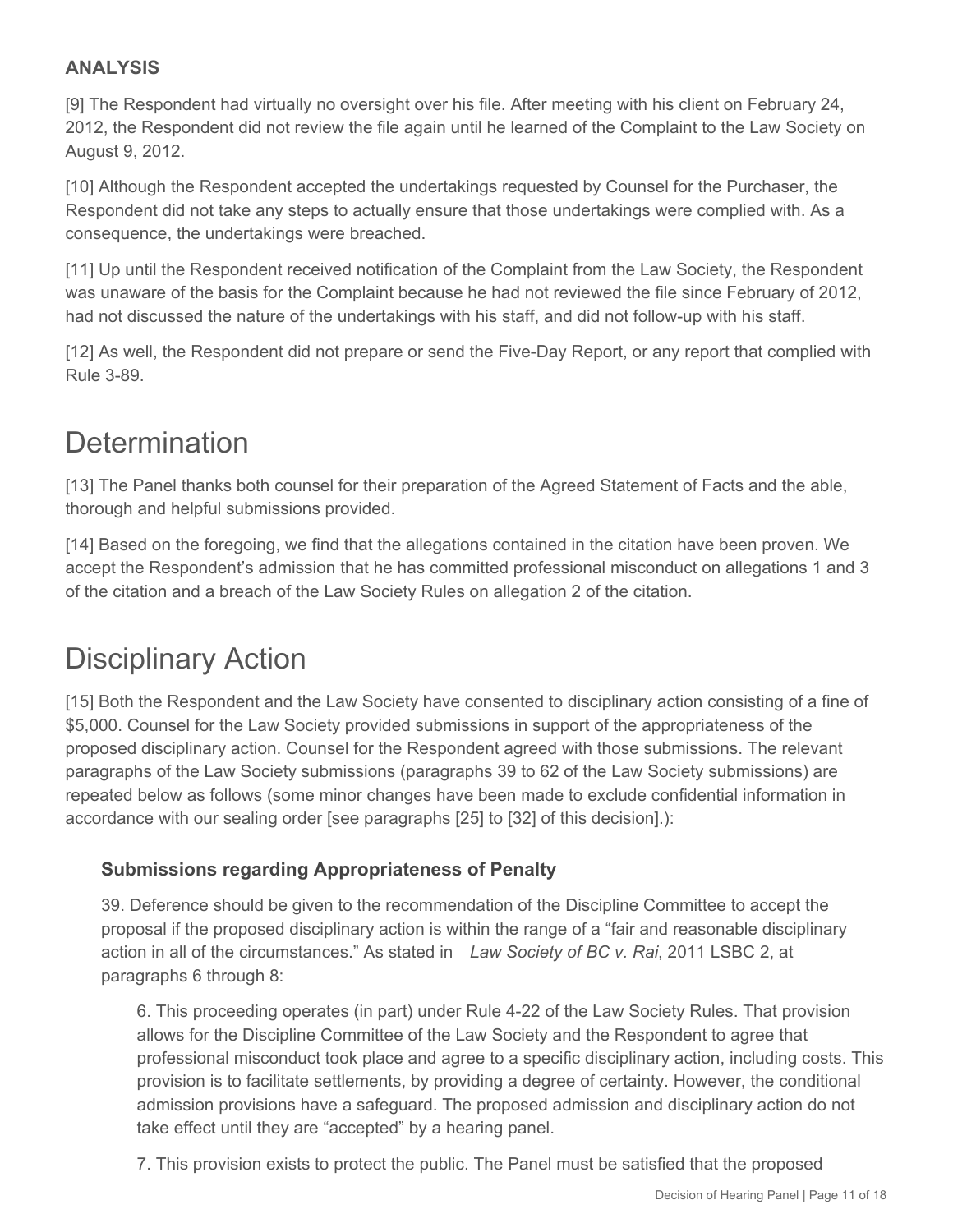admission on the substantive matter is appropriate. In most cases, this will not be a problem. The Panel must also be satisfied that the proposed disciplinary action is "acceptable". What does that mean? This Panel believes that a disciplinary action is acceptable if it is within the range of a fair and reasonable disciplinary action in all the circumstances. The Panel thus has a limited role. The question the Panel has to ask itself is, not whether it would have imposed exactly the same disciplinary action, but rather, "Is the proposed disciplinary action within the range of a fair and reasonable disciplinary action?"

8. This approach allows the Discipline Committee of the Law Society and the Respondent to craft creative and fair settlements. At the same time, it protects the public by ensuring that the proposed disciplinary action is within the range of fair and reasonable disciplinary actions. In other words, a degree of deference should be given to the parties to craft a disciplinary action. However, if the disciplinary action is outside of the range of what is fair and reasonable in all the circumstances, then the Panel should reject the proposed disciplinary action in the public interest.

40. The Law Society submits that the proposed disciplinary action is appropriate in this case, having regard to the non-exhaustive list of factors set out in *Law Society of BC v. Ogilvie*, [1999] LSBC 17, as follows:

- a. the nature and gravity of the conduct proven;
- b. the age and experience of the respondent;
- c. the previous character of the respondent, including details of prior discipline;
- d. the impact upon the victim;
- e. the advantage gained, or to be gained, by the respondent;
- f. the number of times the offending conduct occurred;

g. whether the respondent has acknowledged the misconduct and taken steps to disclose and redress the wrong and the presence or absence of other mitigating circumstances;

- h. the possibility of remediating or rehabilitating the respondent;
- i. the impact upon the respondent of criminal or other sanctions or penalties;
- j. the impact of the proposed penalty on the respondent;
- k. the need for specific and general deterrence;
- I. the need to ensure the public's confidence in the integrity of the profession; and
- m. the range of penalties imposed in similar cases.

### **Factors related to the Respondent**

41. The Respondent was called to the bar in British Columbia in June 2001. He is 41 years of age.

42. The Respondent took steps to fulfill the breached undertakings approximately six months after the breaches, and this was immediately after he became aware that the undertakings had been breached.

43. There was no discernible advantage gained by the Respondent by this misconduct, as he was unaware that he had committed the misconduct until after the Law Society advised him of Counsel for the Purchaser's complaint.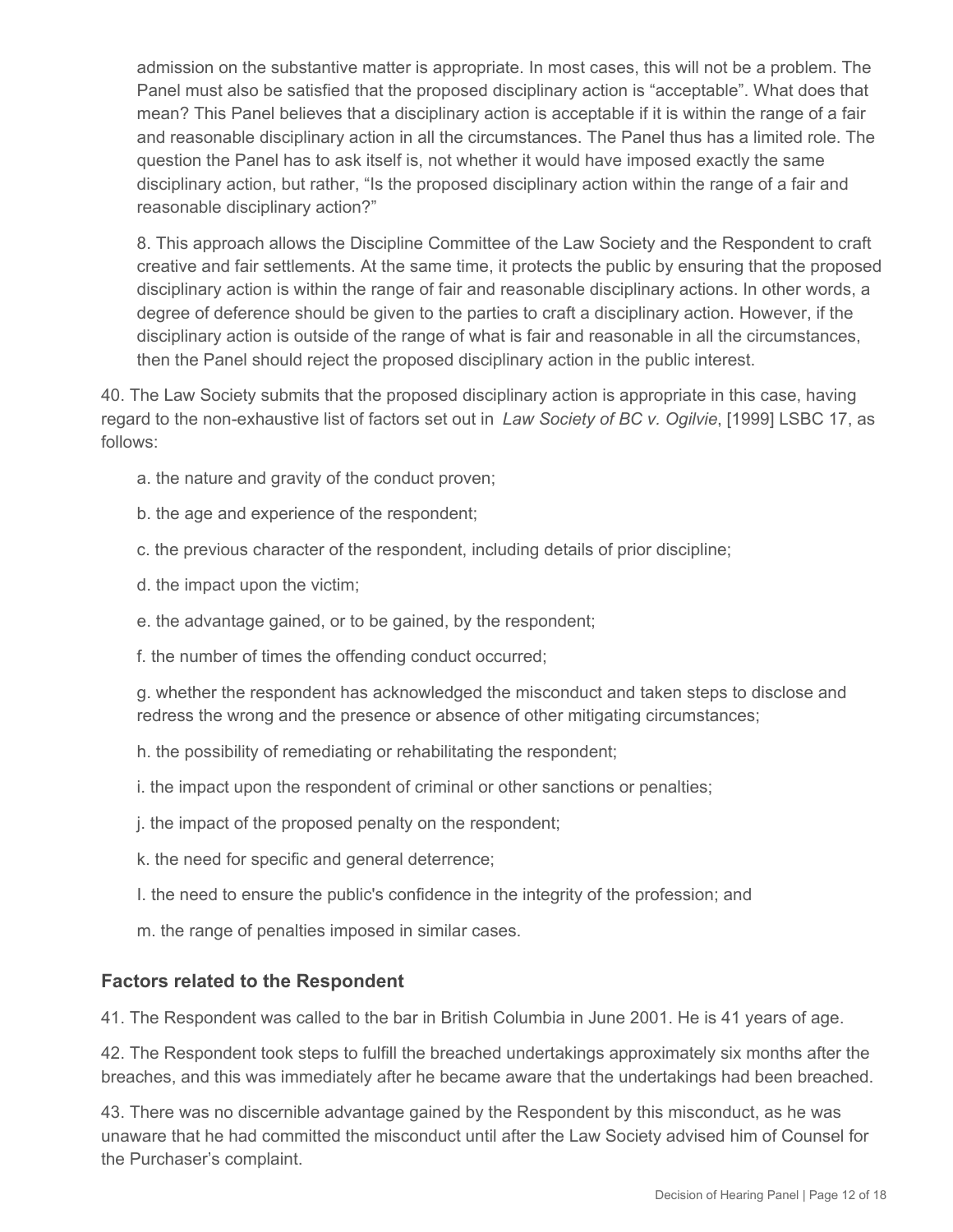44. The Respondent's Professional Conduct Record ("PCR") is an aggravating factor, as it displays a prior history of breach of an undertaking. It supports a disciplinary action above the minimum in the range, despite that this is the Respondent's first citation. The Respondent's PCR is summarized in chronological order in the paragraphs below.

45. Two Conduct Reviews were authorized by the Discipline Committee on December 1, 2008, and both were conducted in March 2009. On March 16, 2009, the Respondent attended a Conduct Review regarding a complaint the Law Society received in January 2007 of a breach of undertaking in a real estate transaction where the Respondent acted for the sellers. The undertaking the Respondent gave was to pay the outstanding property taxes, and provide the seller's lawyer with proof of that payment. The Respondent disbursed the sale proceeds without first confirming that the property taxes had been paid, and the Direction to Pay did not include authorization to pay the outstanding taxes. At the Conduct Review, the Respondent presented the Subcommittee with a document entitled "Lessons Learned", which detailed that he had failed in his professional responsibilities by failing to properly supervise staff, and that as soon as he learned the property taxes were outstanding, he should have paid them. The document also compared the failings with the Respondent's current practices and noted the Respondent now "meticulously review[s] conveyancing files before completion" and that he had advised staff to bring any problems to his attention immediately so they could be resolved.

46. On March 18, 2009, the Respondent attended a Conduct Review to address the importance of adhering to the strict requirements for taking oaths on affidavits. A former employer had advised the Law Society that a potential client had complained to the firm that the Respondent was not present at the time she and her nephew signed affidavits. The Respondent told the Subcommittee he was present when the deponents signed the affidavits, but he had secretly observed them providing their oaths to an immigration consultant. As he did with the previous Conduct Review, the Respondent presented the Subcommittee with a document entitled "Lessons Learned" setting out the Respondent's acknowledged failures and the current practices adopted to avoid future difficulties.

47. The Respondent was referred to the Practice Standards Committee, who authorized a practice review in February 2009. The recommendations in the April 2009 Practice Review Report included that the Respondent should personally review every undertaking, and should implement a system to reflect when the Respondent had reviewed, accepted and complied with undertakings, and that the Respondent should review real estate files within 30 days of completion to ensure that undertakings had been fulfilled. Another recommendation included that the Respondent ensure his staff complied with Rule 3-89 regarding reporting of mortgages that had not been discharged within 60 days of payout. The Practice Standards file was closed in July 2010, after the Respondent completed various recommendations of the Practice Standards Committee regarding the implementation of systems to ensure fulfillment of undertakings.

48. In Apri1 2013, the Discipline Committee directed the Respondent attend a Conduct Review to discuss his conduct in putting his female legal assistant in a surprise chokehold at the office. The Conduct Review took place in July 2013, and the Respondent explained his conduct was intended to be playful. The Respondent was charged with assault, but the charge was stayed. The Respondent acknowledged his behaviour was unacceptable and unprofessional and assured the Subcommittee he was addressing it by his intention to consult with the Lawyer's Assistance Plan, the Law Society's Personal Performance Consultants and to contact the Law Society's Equity Ombudsperson for guidance and support in addressing his behaviour.

### **Factors related to the misconduct**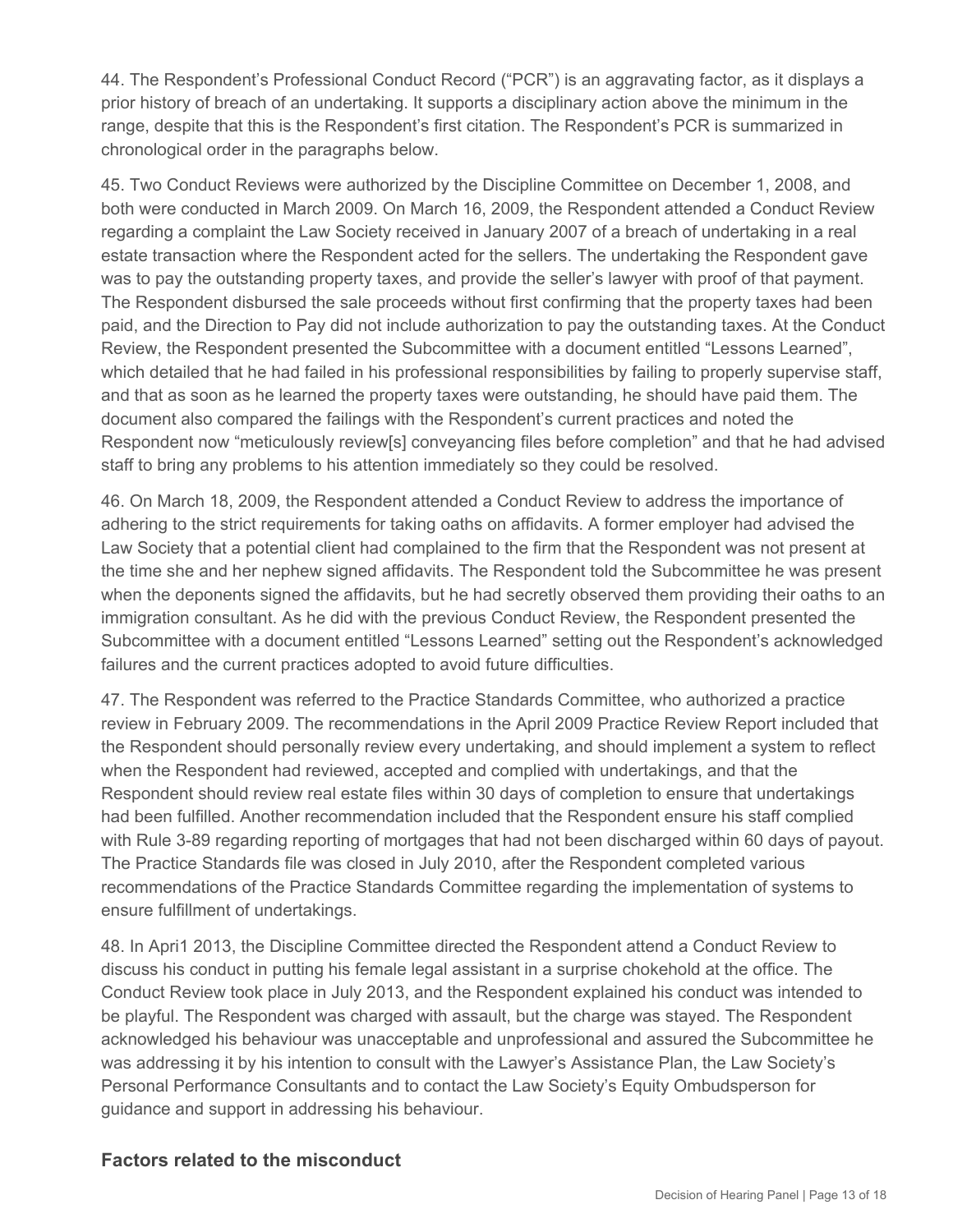49. A breach of undertaking is generally considered as a serious form of misconduct, as undertakings are a fundamental aspect of the legal profession. They are solemn promises given by legal professionals and their fulfillment is crucial to the operation of the profession, as they are linked to and based on essential aspects of membership in the profession: trustworthiness and honesty.

50. In *Law Society of BC v. Lee*, [2002] LSBC 29, the hearing panel commented at paragraph 21:

Undertakings ensure that members of the public, may, through their counsel or otherwise, freely surrender control over their affairs to an adversary, confident in the knowledge that the lawyer who has assumed the obligation will keep his or her promise. The beneficiary of an undertaking is entitled to require strict compliance with the terms imposed, and it is no answer to such a person that the lawyer forgot, misunderstood or otherwise failed to comply.

51. Accordingly, the Law Society submits that all breaches of undertaking, even those that are inadvertent or unintentional should be regarded as serious disciplinary matters. If the profession did not demand strict compliance of the fulfillment of undertakings, public confidence in the legal profession would be compromised, if not lost altogether.

52. Undertakings are commonplace and are used regularly by lawyers in countless types of transactions and legal matters on a daily basis. It is important that the message conveyed to the profession is that a breach of an undertaking falls below the standard expected of members, and warrants a correspondingly appropriate disciplinary action.

53. In this case, the Respondent breached two trust conditions (undertakings), failed to report to the Executive Director the discharges that were outstanding 60 days after the transaction closed, and improperly abdicated his professional responsibilities to his staff. However, the misconduct all occurred in respect of one client matter, and in respect of the same transaction regarding that client.

54. Fortunately, the impact of the misconduct in this case was modest. Counsel for the Purchaser's clients may have suffered some inconvenience and some potential increased legal costs (to follow up with the Respondent regarding the outstanding discharges) but there does not appear to be any other consequence of significance.

55. Given the importance of undertakings and adherence to them, it is imperative that hearing panels continue to send a strong message of general deterrence to the profession when undertakings are breached. As stated in *Law Society of BC v. Choda*, 2011 LSBC 31, at paragraph 11(1):

It must be obvious to the public that undertakings are properly regarded, and breaches of undertakings are appropriately dealt with. Sanctions for breach of an undertaking must be significant to ensure the public will continue to have confidence in transactions based upon undertakings, confidence in the profession as a whole, and confidence in the self-regulation of the legal profession.

# **Range of disciplinary action in similar cases**

56. In *Law Society of BC v. Lee*, (supra), the respondent breached an undertaking he gave in a matrimonial matter to provide opposing counsel with a series of post-dated cheques and filed copies of documents. The respondent made use of the documents but did not provide the cheques in the timeframe required by the undertaking and did not provide a copy of one of the filed documents. The respondent told the Law Society at the time she accepted the documents, she did not anticipate the difficulties she would face in obtaining the post-dated cheques from her client, who did not have a bank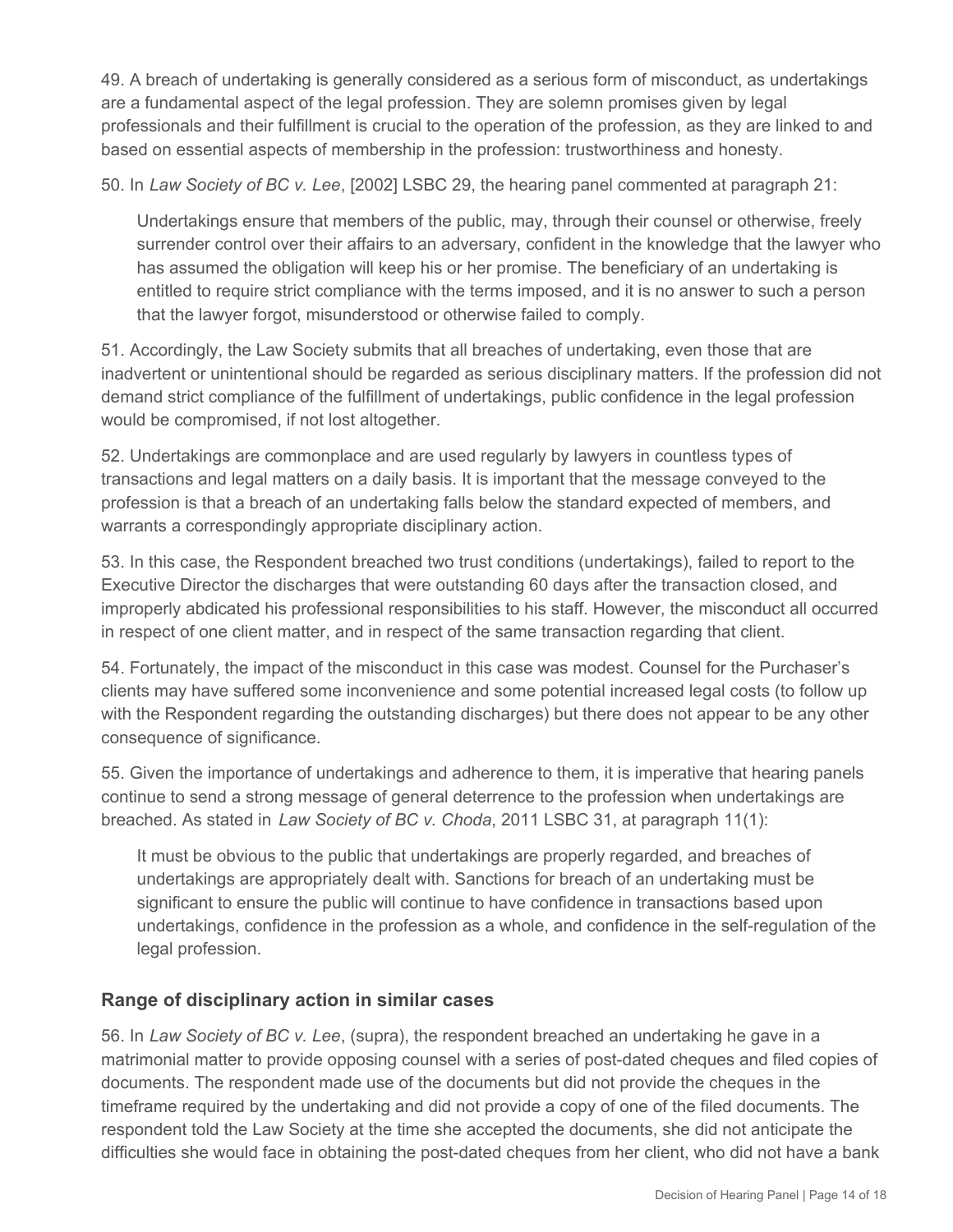account in Vancouver, as he was resident in Hong Kong. The hearing panel characterized the breach as "not deliberate". The respondent's proposal under Rule 4-22 for a fine of \$2,000 was accepted by the hearing panel. The respondent's PCR included one prior conduct review.

57. In *Law Society of BC v. McLellan*, 2003 LSBC 40, the respondent breached an undertaking given to opposing counsel in a matrimonial matter to discharge an existing mortgage and replace it with a new mortgage if documents regarding the new mortgage were delivered to opposing counsel. The respondent discharged the existing mortgage without delivering the documents regarding the new mortgage to opposing counsel and receiving her approval. The breach of undertaking appeared to be not intentional but inadvertent, the other party was not prejudiced and the respondent did not benefit from the breach. The hearing proceeded under Rule 4-22 and the proposed disciplinary action of a reprimand and fine of \$3,000 was ordered. The decision did not mention the respondent's PCR.

58. The respondent in *Law Society of BC v. Linge*, 2008 LSBC 07, breached an undertaking in 2000 which remained undischarged at the time of the hearing in 2008. The respondent had attempted to discharge an easement as required by his undertaking, but the discharge application was rejected by the Land Title Office. The respondent released trust funds before he was advised that the application to discharge was rejected by the Land Title Office. At the time of the hearing, the undertaking was not fulfilled, and the respondent had made an application to discharge the easement, but it would likely take several months to obtain the discharge because the property had been subsequently subdivided. There was no hardship suffered by the delay in fulfilling the undertaking. The hearing panel in that case accepted the respondent's 4-22 proposal for a \$3,000 fine. There was no mention of the respondent's PCR in the hearing report.

59. In *Law Society of BC v. Epp*, 2006 LSBC 5, the respondent was found to be bound by an undertaking contained in Minutes of Settlement executed by his client which required him to forward funds to another lawyer "in trust" upon the occurrence of certain events. The respondent did not forward the funds after the events took place. The respondent admitted his behaviour, but did not admit that it constituted professional misconduct. The hearing panel disagreed, finding that the respondent was bound by an undertaking even though it was set out in a document that he did not sign, but which he negotiated. The panel noted the respondent's lack of a PCR, and remarked that the respondent's conduct was not characterized by such factors as flagrant disregard, cavalier attitude, aggravating circumstances or a shortfall of trust funds. The respondent was ordered to pay a fine of \$5,000.

60. In *Law Society of BC v. Choda*, (supra), the respondent breached an undertaking when he received net sale proceeds but did not discharge a lien or provide a filed copy of the discharge of the lien to opposing counsel within the prescribed time frame, which was within 60 days of the closing date. The respondent had previously undergone a conduct review regarding breach of undertaking in 2008. The respondent admitted that his behaviour constituted professional misconduct, but did not agree with the Law Society's position on sanction. The Law Society submitted a fine of \$5,000 was appropriate, while the respondent submitted that a fine of \$3,500 was adequate. The hearing panel concurred with the Law Society's position and ordered a fine of \$5,000, noting the respondent's PCR as a significant factor, as well as the fact that the breach endured over approximately two months.

61. In *Law Society of BC v. Clendening*, 2007 LSBC 10, the respondent gave an undertaking to "use diligent and commercially reasonable efforts" to obtain a discharge of a mortgage, but did not do so until approximately 18 months after the transaction closed. Like in the present case, the mortgage had been paid but was not removed from the title. The respondent had confirmed to the opposing party that the loan had been paid, but did not follow up and obtain a discharge of it, and attributed the delay, in part, to his own medical condition. The respondent also failed to respond to communication from the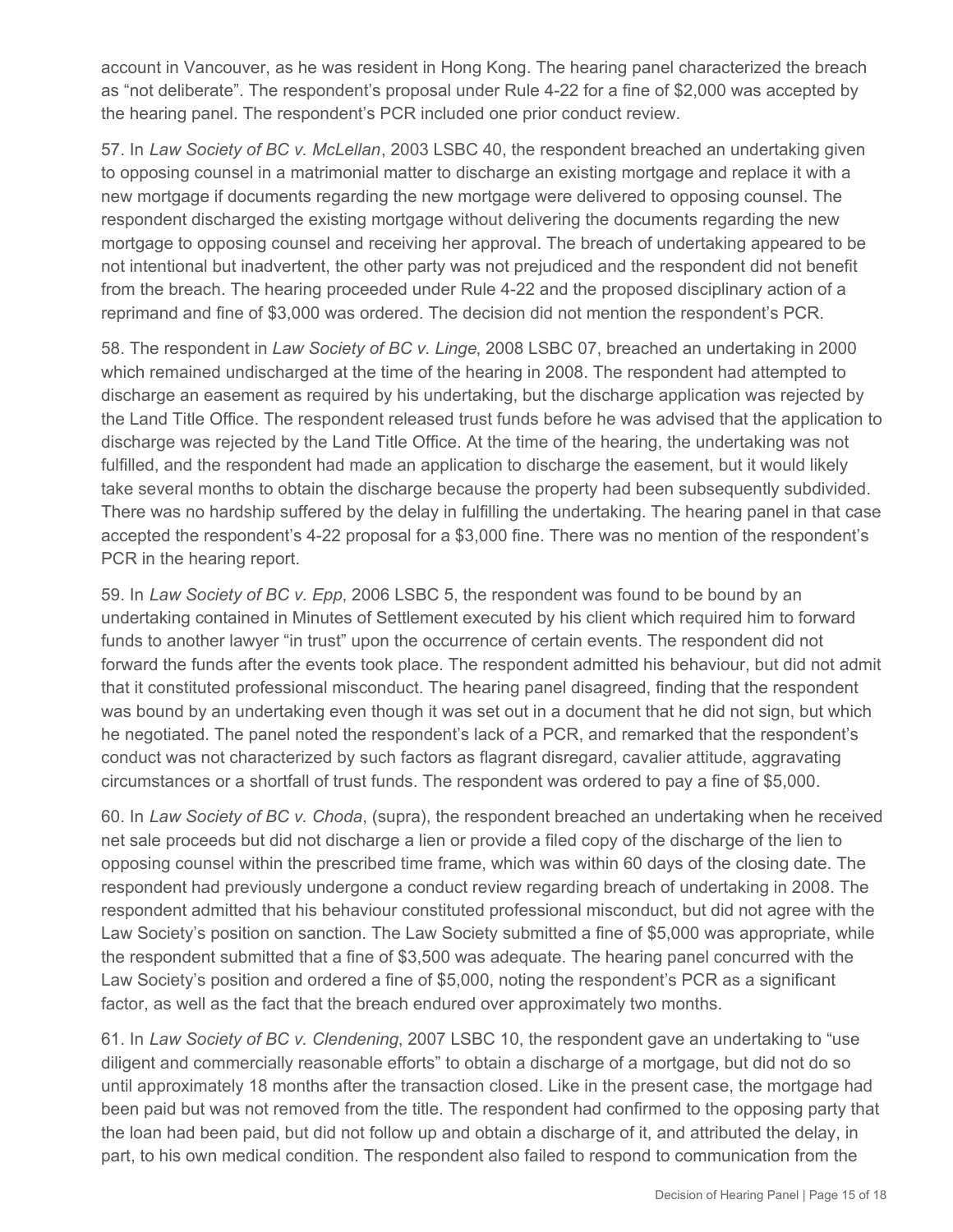notary regarding the status of the discharge. The respondent's PCR included a prior conduct review regarding compliance with undertakings. The hearing panel agreed with the joint submission of the Law Society and the respondent regarding sanction, ordered a fine of \$7,500, and made the following comment about the necessity of delivering a discharge and the requirements of Rule 3-89, at paragraph 8:

The requirement to deliver a Discharge of Mortgage in a timely way has assumed particular importance as a means of ensuring that purchasers of real estate are protected against error or misdeed. In March of 2003, the Law Society adopted a specific rule of conduct, Rule 3-89, requiring members to advise the Law Society if they have not received a discharge of mortgage from the mortgagee within 60 days after the closing date of a transaction in which funds are advanced to obtain such a discharge. It is imperative that lawyers practising in this field be alive to the requirement to obtain a discharge of mortgage expeditiously, all the more so when an undertaking has been given to provide such a discharge in a timely way.

62. In *Law Society of BC v. Goddard*, 2006 LSBC 12, the respondent breached four undertakings in real estate matters by failing to promptly obtain discharges of mortgages. The respondent's PCR consisted of a prior conduct review and a referral to the Practice Standards Committee. In this instance, the panel accepted that the respondent's actions in failing to fulfill the undertakings were a result of stress rather than as a result of incompetence or laziness. The respondent was suspended from practice for two months, with the panel noting at paragraph 11:

The Law Society of BC has recently taken a much sterner approach to breaches of undertaking due to the catastrophic results of the actions of one member who defrauded clients of millions of dollars using undertakings as a tool for his dishonesty. It must be clear to the Law Society's members that if they breach their undertakings, there will be serious consequences.

[16] Counsel for the Law Society submitted that, in particular, the most relevant factors were the gravity of the offence, the need for general deterrence, the Respondent's conduct record, the need for specific deterrence, the range of similar penalties for similar misconduct and the need to ensure the public's confidence in the profession.

[17] The Respondent had previously been subject to three citations, all heard together in September 2003. These related to failures of various accounting and record keeping obligations; breach of three practice conditions regarding trust accounting; and a Rules breach for failure to report unsatisfied judgments. The Respondent voluntarily withdrew from practice for nine months, which the hearing panel found vitiated the need for a suspension as a sanction.

# **ANALYSIS**

[18] The \$5,000 fine proposed by the Respondent is somewhere in the middle of the range of disciplinary actions ordered presented by the cases summarized above. The Law Society submitted that the proposed disciplinary action is suitable, as it is within the suggested range, but it is not at the bottom end of the range. The proposed sanction appropriately reflects the aggravating factors of the Respondent's additional failure to adequately supervise his staff, his failure to provide the Executive Director with the required report under Rule 3-89 and his PCR, which includes a Conduct Review to address a breach of undertaking.

[19] Although the Panel is concerned about the Respondent's behaviour, especially in light of his PCR, the Panel agrees that a fine of \$5,000 is appropriate and within the range of a fair and reasonable disciplinary action in all the circumstances.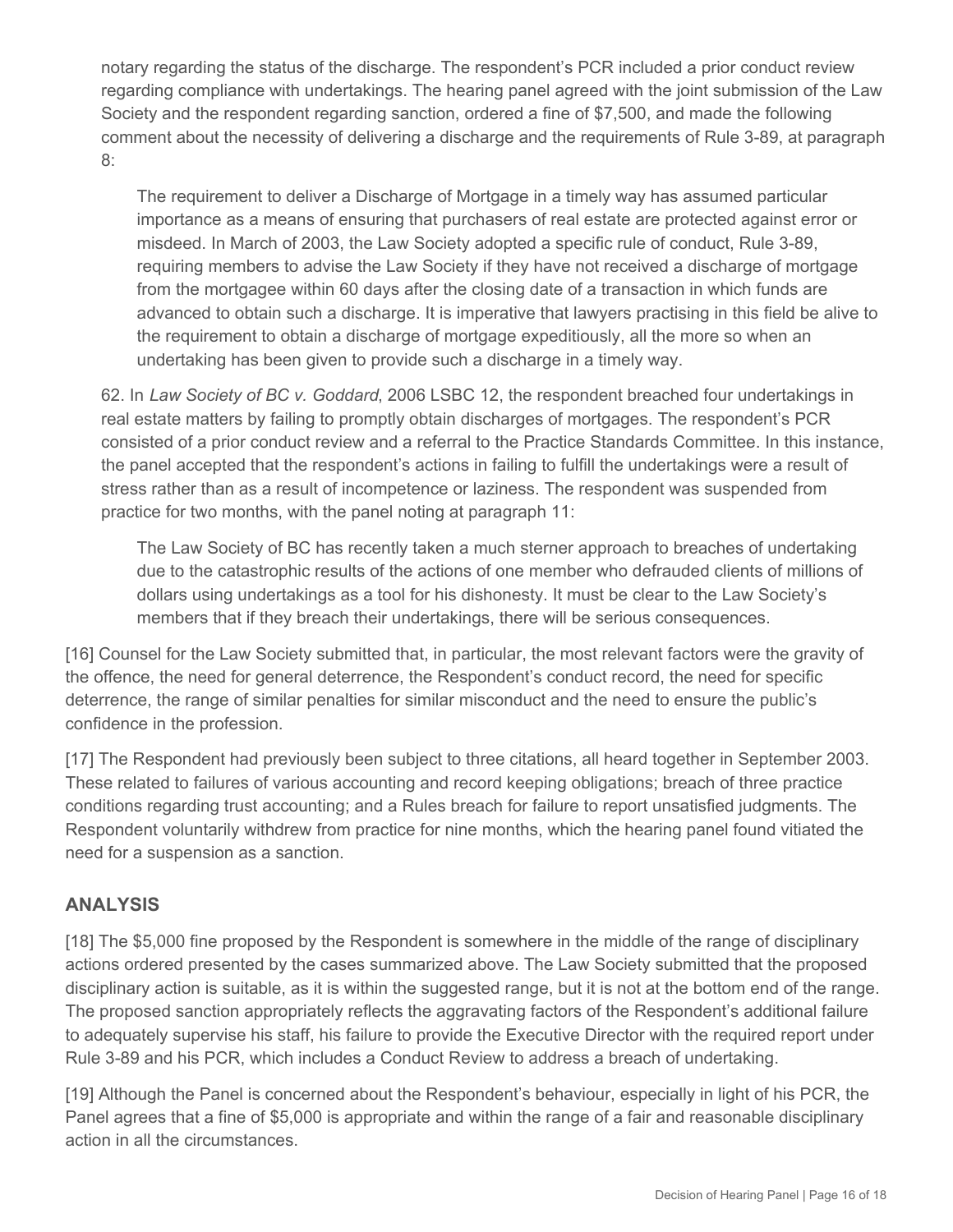# **COSTS**

[20] The authority to order costs is derived from section 46 of the *Legal Profession Act* and Rule 5-9 of the Law Society Rules. The rule provides that:

…

(1.1) Subject to subrule (1.2), the panel or review board must have regard to the tariff of costs in Schedule 4 to these Rules in calculating the costs payable by an applicant, a respondent or the Society in respect of a hearing on an application or a citation or a review of a decision in a hearing on an application or citation.

(1.2) If, in the judgment of the panel or review board, it is reasonable and appropriate for the Society, an applicant or a respondent to recover no costs or costs in an amount other than that permitted by the tariff in Schedule 4, the panel or review board may so order.

(1.3) The cost of disbursements that are reasonably incurred may be added to costs payable under this Rule.

(1.4) In the tariff in Schedule 4,

(a) one day of hearing includes a day in which the hearing or proceeding takes 2 and one-half hours or more, and

(b) for a day that includes less than 2 and one-half hours of hearing, one-half the number of units applies.

…

[21] Costs calculated under the tariff are to be awarded unless, under Rule 5-9(1.2), a panel determines it is reasonable and appropriate to award no costs or costs in an amount other than that permitted by the tariff.

[22] The Respondent has proposed costs of \$2,500 inclusive of disbursements and counsel fees, which is calculated under item 23 of the tariff, which applies to hearings under Rule 4-22. The range presented in the tariff is \$1,000 to \$3,000. The \$2,500 proposed for costs also includes disbursements incurred. Rule 5-9(1.3) allows for disbursements to be added to costs calculated under the tariff.

# **ORDER**

[23] The Panel orders the Respondent:

(a) to pay a fine in the amount of \$5,000;

(b) to pay costs in the amount of \$2,500; and

(c) to pay the total of the fine and the costs in the aggregate amount of \$7,500 in 15 equal instalments of \$500 each, commencing February 28, 2014 and payable on or before the last day of each month thereafter.

[24] The Executive Director is instructed to record the Respondent's admission on his professional conduct record.

# **ORDER TO PROTECT CONFIDENTIAL INFORMATION**